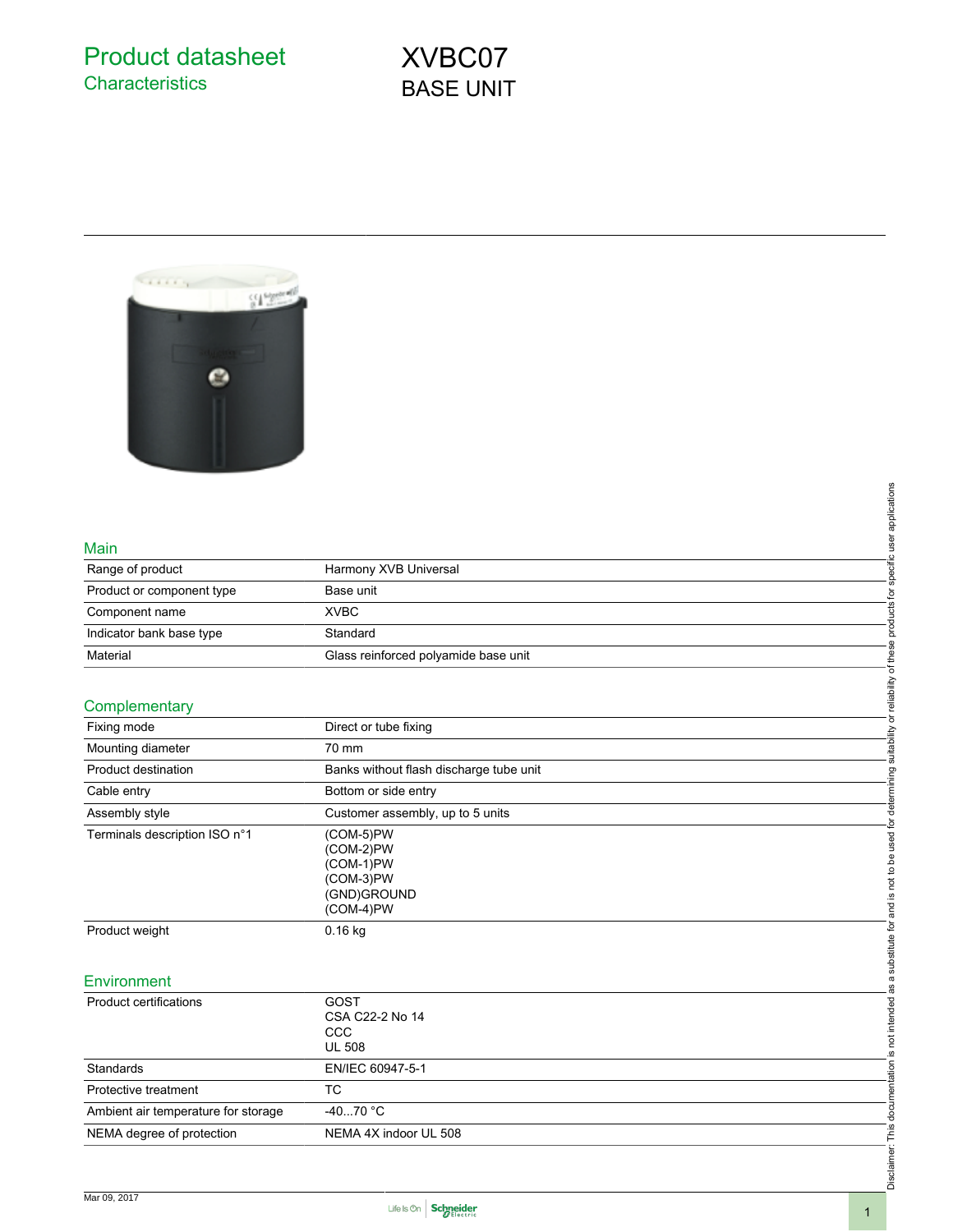| Contractual warranty |           |
|----------------------|-----------|
| Warranty period      | 18 months |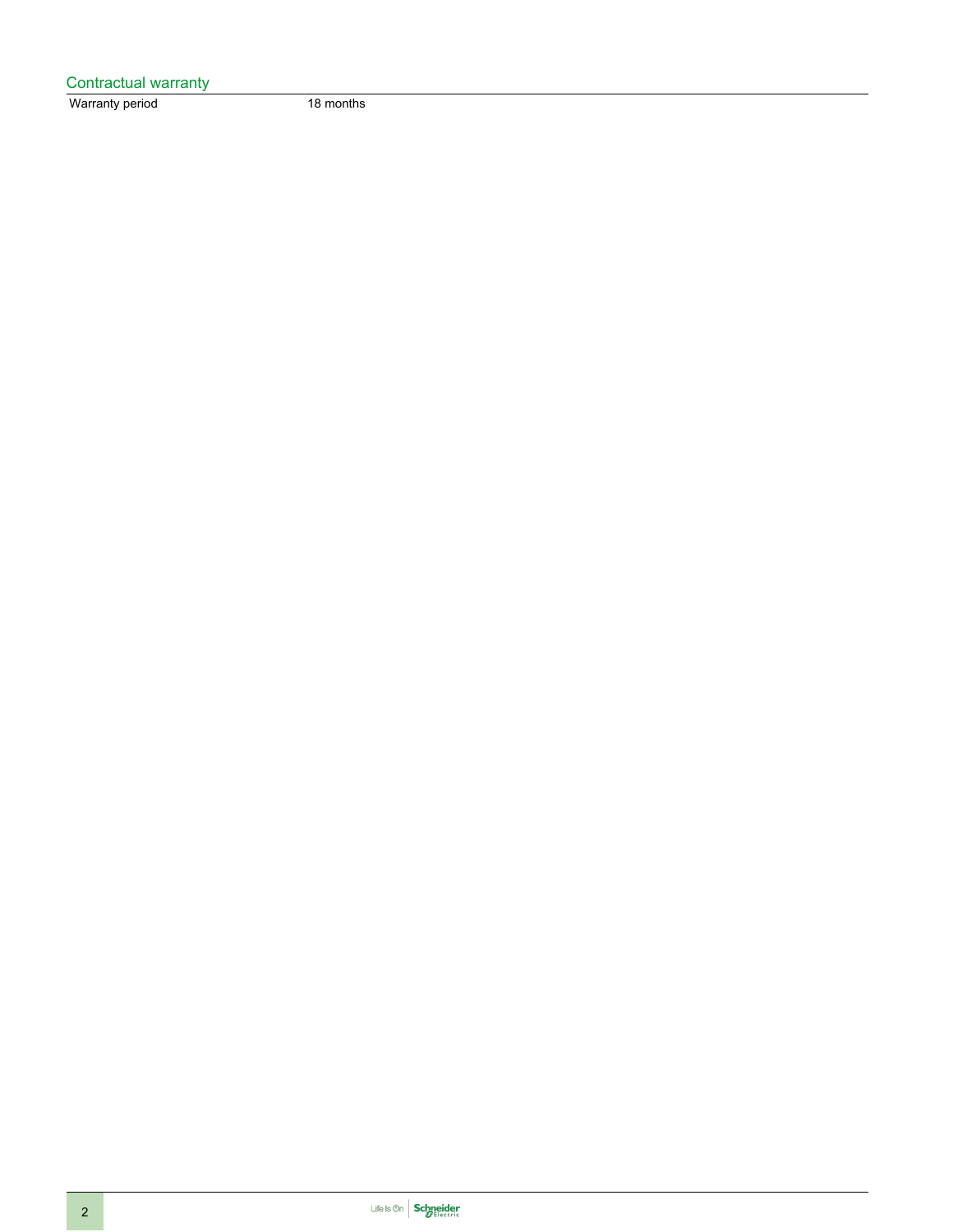# Indicator Bank with "Flash" Discharge Tube Unit

#### **Dimensions**

Below drawing shows the minimum configuration of the product. Select the number of stages according to the product characteristics in order to get b dimension.



- 
- (1) Base unit Illuminated or audible signalling unit XVBC•••, to be ordered separately
- (3) "Flash" unit XVBC•••, to be ordered separately

| Number of illuminated or audible signalling units other than "flash" tube | b in mm | b in in. |
|---------------------------------------------------------------------------|---------|----------|
|                                                                           | 295     | 11.61    |
| 2 ا                                                                       | 358     | 14.09    |
| 13                                                                        | 421     | 16.57    |
| 14                                                                        | 484     | 19.06    |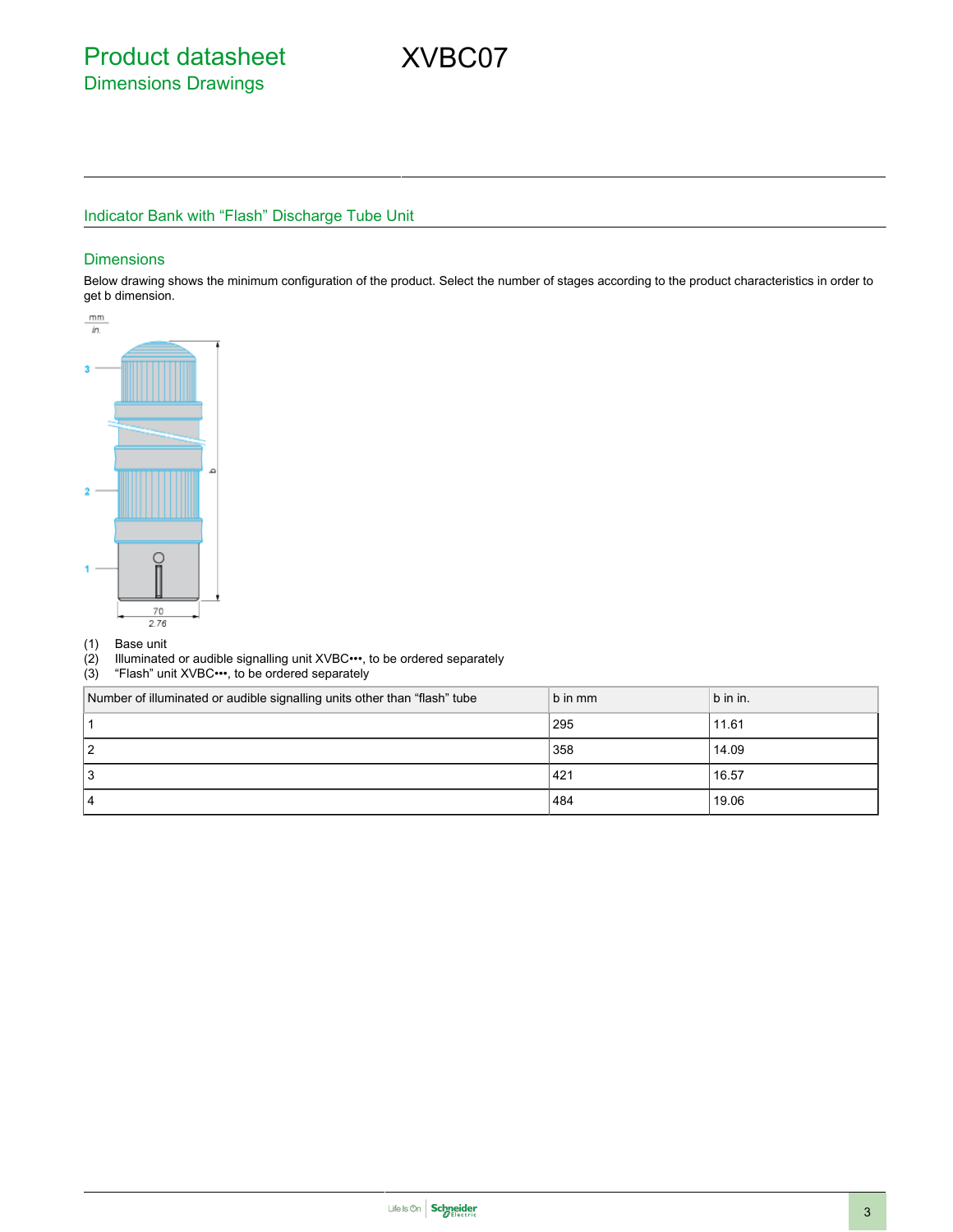## Base Unit for Indicator Banks

## Panel Cut-out for Direct Fixing